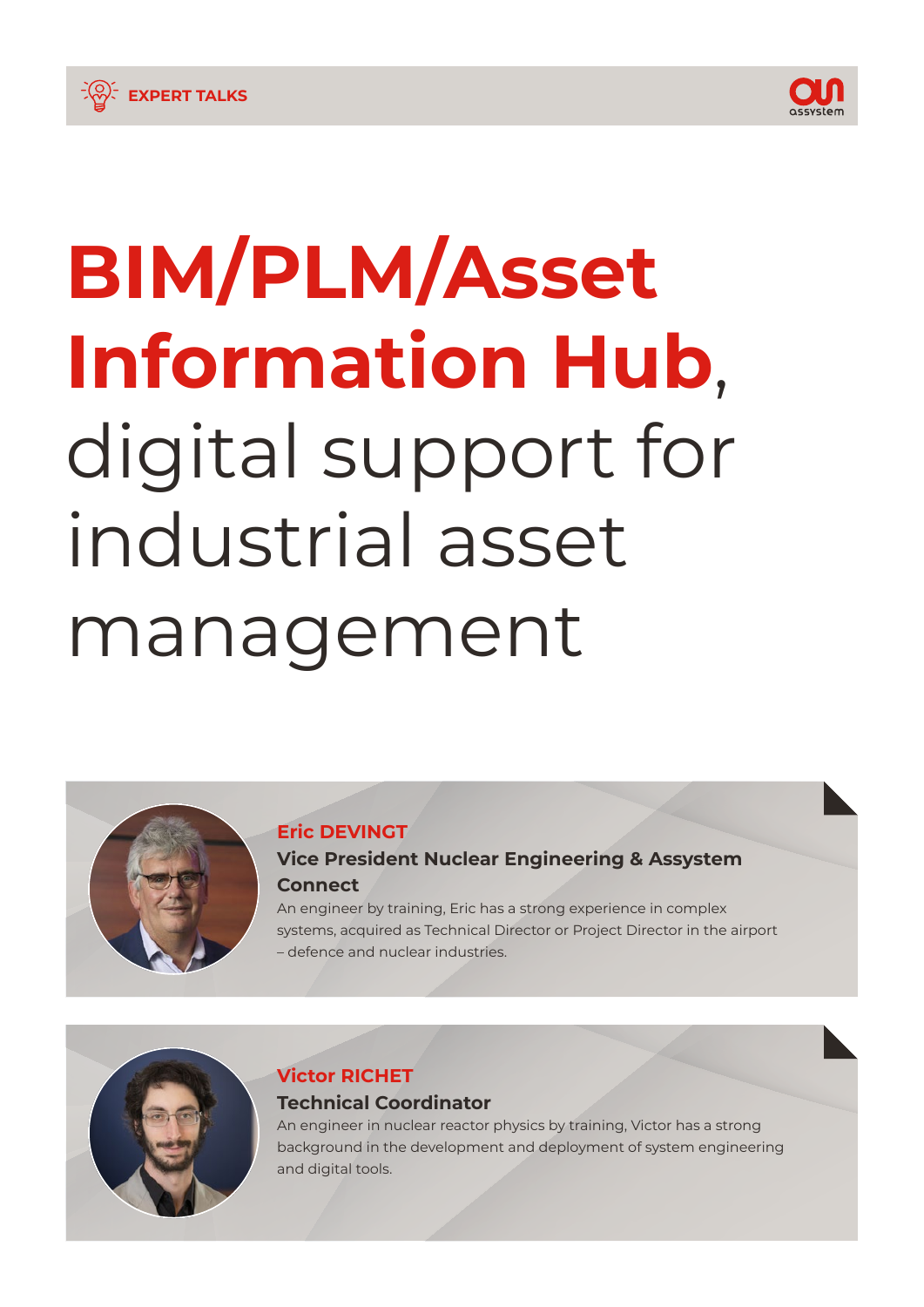



**I** n industrial environments, data management is a major challenge requiring effective and optimised management of assets throughout their life cycle, from the beginning of the plant specification phase up to its dismantlement. The complexity of the systems operated within some infrastructures means that the volume of data accumulated throughout its life cycle is particularly important. At the end of a nuclear power plant's design phase, the sets of data can reach: 25,000 documents, 35,000 requirements, 100,000 basic components and 1,500,000 basic technical data records. During the construction and commissioning phases, these figures are multiplied by 10.

However, one of the prerequisites is to know how to create and organise all this data. This is particularly crucial, given the variety of tools and methods used throughout the asset life cycle and the need for each to be mutually compatible, communicating between themselves. The solutions will involve system engineering and digital tools.

#### *Document Centric* **and** *Data Centric***: what is covered by these two principles?**

Even today, documents in the form of hardcopy, memos and photographs still form a large part in complex plant and related systems' lifecycle management. This is known as a *Document-Centric* approach. This method uses EDM (Electronic Document Management) tools to manage documents in configuration according to their type to monitor and manage changes made during each phase of a facility's lifecycle, from preliminary and detailed design phases, execution design work,

*LE* The objective is to **create a data model, clearly defining the data that will be generated, transferred and used, by which users and context."**

construction, testing, operation and in the end decommissioning.

Data is created immediately after the definition of specifications and the resulting data is all inter-related: the documents contain requirements, which are then broken down into basic components, which in turn have technical specifications (pressure, flow, weight, etc.) and may be part of a critical chain. *"This is where the datacentric principle becomes relevant. Its objective is to manage basic technical data in the configuration phase. However, in view of the quantities involved, a degree of pragmatism is needed, and we will still manage both documents and data for a long time."*

#### **System engineering – an essential theoretical base…**

Faced with the need for data consistency through the lifecycle of a plant, some industries have developed a process of system engineering. Developed in the 1950s, this scientific approach aiming at building the theoretical elements to understand and manage complex systems was

first implemented by the aerospace and defence industries, before spreading to other sectors such as the naval and automotive industries. Each of these sectors share a strict regulatory framework, combining high levels of technical understanding across multiple disciplines. System engineering focuses on several major fields, with the objective of providing answers to the problems identified on concrete projects (management of requirements to ensure that products designed are compliant, interface management to ensure successful integration of the systems and sub-systems, etc.). The central idea is to break down a product into systems and sub-systems, monitoring the constraints, requirements, and interfaces at each phase in order to achieve a certain degree of complexity that allows safe management.

#### **…with very practical objectives and data model**

However, the main objective of system engineering is to ensure a project's safety and optimisation, i.e. to respond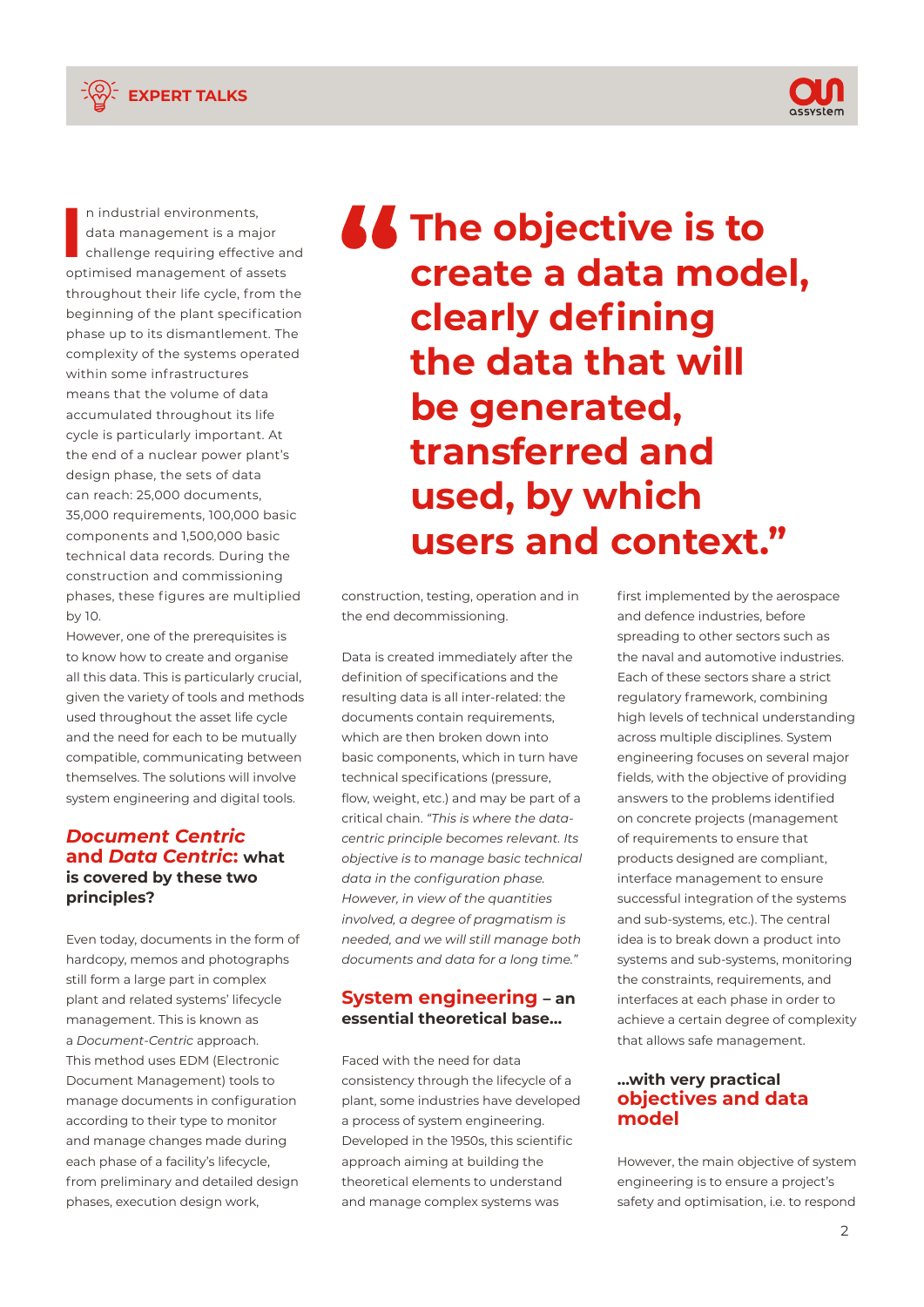



to concrete use case and problems that occur when managing an asset, whether in the design, construction, testing, operation, maintenance or dismantling phases. Within this context, this set of theoretical tools must be adapted, adjusted and modulated, according to the specific expected outcomes for a real use case. For example, we could mention:

- The management of a complex product configuration during its development, as it is sometimes the case in the nuclear sector, with potentially long development times,
- Optimisation of the testing phase, through an improved monitoring of requirements throughout the design and construction phases,
- Quick and efficient access to information, through appropriate indexing and updated breakdown of the product documentation,
- Better stock management and optimised maintenance, by ensuring that the product configuration monitoring is aligned with the optimised organisation of the product related data.

Depending on the expected use case, the main purpose will therefore to align the appropriate theoretical bricks with the relevant data.

These data models are of various types, origins or levels of detail. They are developed for specific professional objectives and use various languages and modelling tools, depending on the professional sector.

#### **BIM and PLM, two digital methods that have been left dissociated for a long time…**

The development of 3D digital mockups to ensure the assets' design is one of the first steps that has already been achieved. It had become necessary,

particularly in the infrastructure field, where a 3D view of assets before construction was essential. The mockups are broken down into objects, to which data (or attributes) can be associated. For example, for a 'pump' object, technical performance features (pressure, flow, etc.) physical features (dimensions, weight, etc.) can be attached. *"In the PBW sector, this is known as BIM (Building Information Modelling) - and this is the same concept."* Thus, BIM means adding a data model to a 3D mock-up of the related asset, that enables to enhance the amount of information and the 'multi-sector' feature of the model.

In parallel, the PLM (Product Lifecycle Management) approach enables the management of all information related to a product throughout its entire life cycle, including concepts, methods and collaborative software tools. This became necessary in the systems design field (aircraft industry, automotive, naval, defence), where the volume and diversity of information to be attached to a component or to a system made it impossible to manage without digital assistance. For example, this could mean attaching applicable design requirements to a pump, the configuration of the product for which this pump is used,

or all the other systems that have an interface with this pump (pipe systems, control-monitoring, etc.). This approach also allows precise data validity management, through circuits that can be complexified and configured (these are known as workflows) and indexation by a number of crossed file structures that can sometimes be significant (this is known as PBS, Product Breakdown Structure, FBS, Functional Breakdown Structure, GBS, Geographical Breakdown Structure, etc.).

#### **…and that appears to be essential to assemble**

Convergence between these two types of tools would therefore appear to be:

- Possible, due to increasing IT and computing capabilities, that enables the management of increasingly greater volumes of data with more and more complex representations,
- Consistent, due to the compatibility between the use cases and the data managed by these tools, which also creates synergies and uses based on data transfer,
- Logical, particularly in the nuclear industry, where the infrastructure and system fields are closely

**Bridges between BIM and PLM become crucial for a flawless management of complex industrial assets."**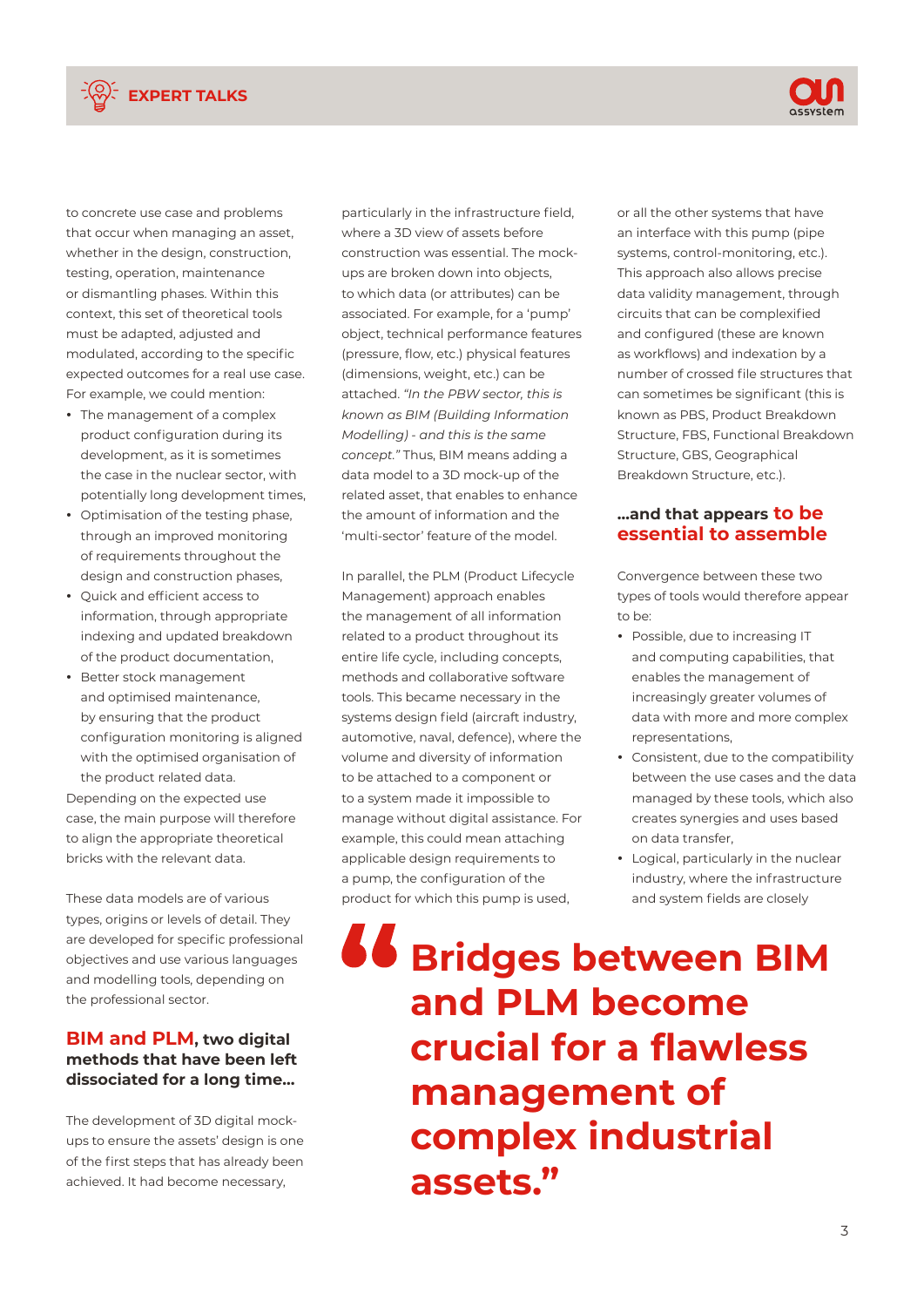



correlated,

• Necessary, due to the increasing complexity of the assets to manage, the volume of data to be processed and the large number of professional sectors to cover, which makes data distribution and sharing increasingly essential for the success of a project.

The development of bridges, interconnections and common use cases that allow to build efficiently a hub to handle the functions traditionally attached to the BIM world on the one hand and the PLM world on the other, thus appears to be unavoidable, particularly within the context of the nuclear industry.

#### **The Asset Information Hub**

However, this BIM/PLM convergence approach should not be limited to that. It must include several other projects, tools and actions that share, with the convergence approach, their applicability to real situations, the support that they provide for optimum asset management actions, and their use for IT and digital tools. This means building an asset management hub around a BIM/PLM convergence. The hub should include the necessary bricks for the identified use cases, for which interactions will be encoded by a purpose-designed data model, an Asset Information Hub. More precisely, the Asset Information Hub involves an approach comprising three phases:

- Precise understanding of the requirements and the expected result in functional terms,
- Translation of the requirements into data flows and consumption,
- Construction of a digital architecture based on existing

bricks, with the objective of materialising the data flows. Within this context, the Asset Information Hub is naturally based on a set of existing or specifiable software and digital bricks including BIM and PLM, which is the reason for the convergence need expressed above. More specific engineering softwares, fluids or lighting modelling softwares, project management, etc. can also be added to this inventory.

to improve the effectiveness of the phases related to requirements engineering, to develop digital twins at the system level and optimisation applications when running the plants. *"For example, Data Mining tools can be used for the requirements definition and breakdown phases, and also tools using rules engines to incorporate the feedback results. Decision aid tools can also be used for optimum management of the various* 

# *LE* The Asset Information **Hub is based on specifiable software and digital bricks including BIM and PLM."**

In terms of implementation, there are many use cases. The BIM/ PLM interfacing enables the rapid identification of the impact of a requirement or of a modification, the bridge between BIM/PLM/CAMM (Computer Assisted Maintenance Management), so that configuration management and stock management can be integrated in graph format.

#### **Artificial intelligence as a complement**

This approach of system engineering driven by models and data provides a collaborative environment that regroups all the elements aimed at making the various project phases safe. It is then possible to exploit Artificial Intelligence (AI) technologies *phases and to ensure that schedules are safely maintained. Assystem has thus established a partnership with the Lyon-based company Cosmo Tech, to deploy a new complex systems modelling and simulation approach."*

In fact, it is unthinkable that everything could, must or should be modelled and, in any case, who would accept or undertake it? The challenge here is to know how to build (ontological and semantic approaches), to find and provide data from existing and remote databases and to analyse and align reference frameworks with sectorial needs, in order to optimise and ensure the safety of the various phases, from design to operation.